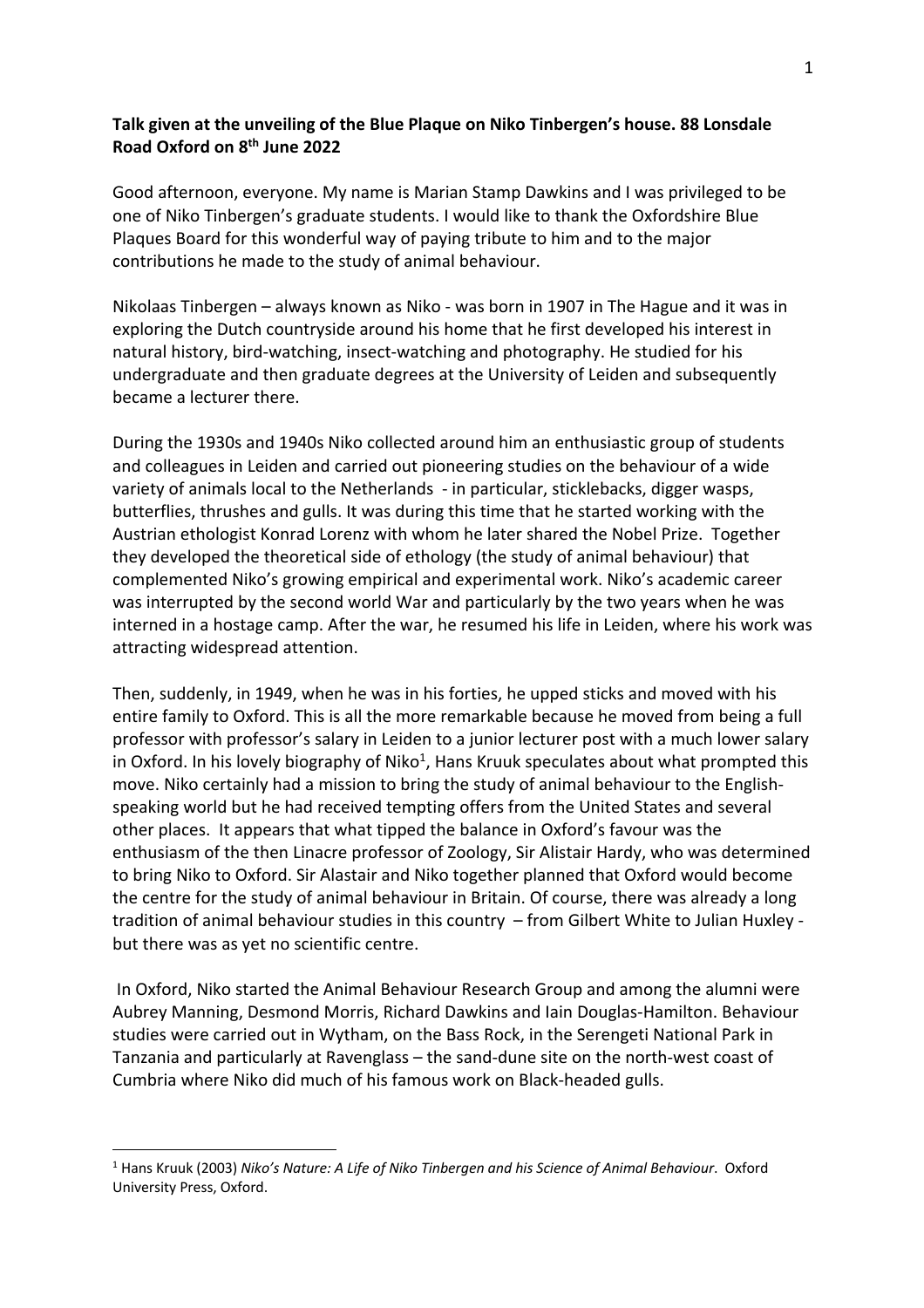Niko was a light-touch supervisor. He was always intensely interested in everything his students were doing and would give them his full attention when he was discussing their work, but he also encouraged us to do our own thing and develop our own ideas. The result was that a wide variety of different studies were carried out in his group – from brain stimulation to behaviour genetics to signalling and evolutionary studies. Niko's own work was being more and more recognized internationally, culminating in 1973 in the award of the Nobel Prize, jointly with his colleague and friend, Konrad Lorenz and someone that Niko admired very much for his work on bees - Karl von Frisch.

The awarding of the Nobel Prize could be said to be the time when the study of animal behaviour 'came of age'. Niko's great achievement was to have turned the study of animal behaviour from natural history into science and he did this by contributing to four main stages in the process of scientific discovery.

First, he stressed the importance of careful observations of animals in their natural environment, a process he called 'watching and wondering'. He had no time for people who studied white rats in the laboratory, which was one of the main ways of studying animal behaviour in those days. He believed you should get out there and spend time just watching and immersing yourself in what the animals were doing – how they interact with each other, how they respond to their offspring, how they deal with predators. Then, as you watch, questions will start to bubble up and you will start to wonder about the behaviour. How do the animals know what their predator looks like? Do they have to learn and so on.

But while watching and wondering was the first essential preliminary, idle speculation was not enough. Niko stressed the importance of the second phase, which is asking the right question. He insisted that you have to ask a precise question and then be very clear about what sort of evidence you would need to answer it. He made a major distinction between different kinds of questions. Questions about how behaviour developed over an animal's lifetime need quite different answers to questions about changes over evolutionary time, for example. Niko's paper on the four different kinds of question that can be asked about animal behaviour is still a foundation of animal behaviour studies today.<sup>2</sup>

One of the things I remember very vividly was going to the weekly seminars run by Niko, who was also known as the Maestro. The Maestro would conduct these seminars with great gentleness and politeness but with a kind of ruthless common sense so that none of us were ever allowed to get away with sloppy or illogical thinking. All of us who attended his seminars will remember the almost constant refrain: "Ja, ja but what question are you asking?" or " What exactly to do mean by…"?

Having asked a question and then formulated it in such a way that there is a testable hypothesis, the third stage of scientific discovery is to actually test that hypothesis experimentally in the field and it is here that Niko had such a big impact on making the study of behaviour into a proper science. He showed that it is possible to conduct experiments and test hypotheses out there in the field where the animals are actually living that are just as valid as any laboratory experiment. He showed how simple well-conducted

<sup>2</sup> Tinbergen, N (1963) On aims and methods of ethology. *Zeitschrift für Tierpsychologie* 29: 410-433.